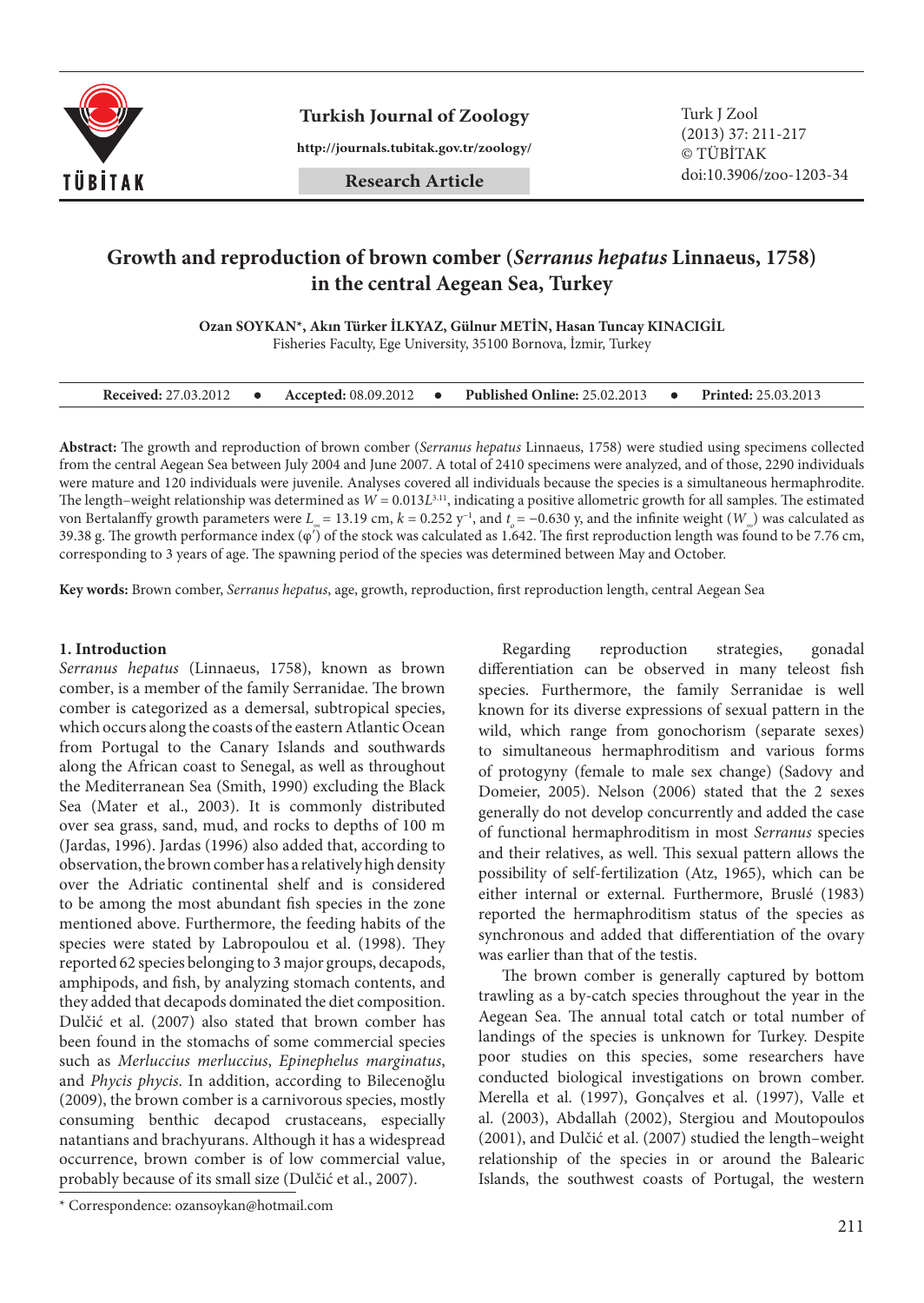Mediterranean, Egypt, the Aegean Sea, and the eastern Adriatic, respectively. In addition, studies on growth, age, and mortality are available from Tunisia (Bouain, 1983), the Cretan continental shelf (Labropoulou et al., 1998), Greece (Wagué and Papaconstantinou, 1997) and the Adriatic (Dulčić et al., 2007). Furthermore, Düzbastılar et al. (2010) studied the survival of the species escaping from the cod-end of a bottom trawl and Bilecenoğlu (2009) reported the growth and feeding habits of brown comber in İzmir Bay in the Aegean Sea. Age, growth, and reproduction are topics that have crucial importance for stock assessment of brown comber, and these subjects were investigated in the central Aegean Sea in this study.

The aim of this research was to provide information on age, growth, and reproduction of brown comber (*S. hepatus*) in the central Aegean Sea.

## **2. Materials and methods**

The brown comber samples were obtained by R/V EGESÜF with trawl hauls from İzmir Bay (Figure 1) from July 2004 to June 2007. The depths of the trawl operations varied between 30 and 70 m. The cod-end used in the trawl net had knotless diamond shaped meshes made of polyamide material with 22-mm stretched mesh size netting.

Total lengths of specimens (*TL*) were measured in the natural body position to the nearest millimeter in the laboratory. Total weight (*W*) and gonad weight (*Wg* ) of each individual was measured to the nearest  $0.01$  g, and the sexes were recorded. The lengths of the fish were categorized in group intervals of 0.5 cm and pooled data were used to draw yearly length–frequency diagrams. Pairs of sagittal otoliths were removed from the individuals covering each length group, their excess tissues were cleaned, and they were stored inside microplates.



**Figure 1.** The study area.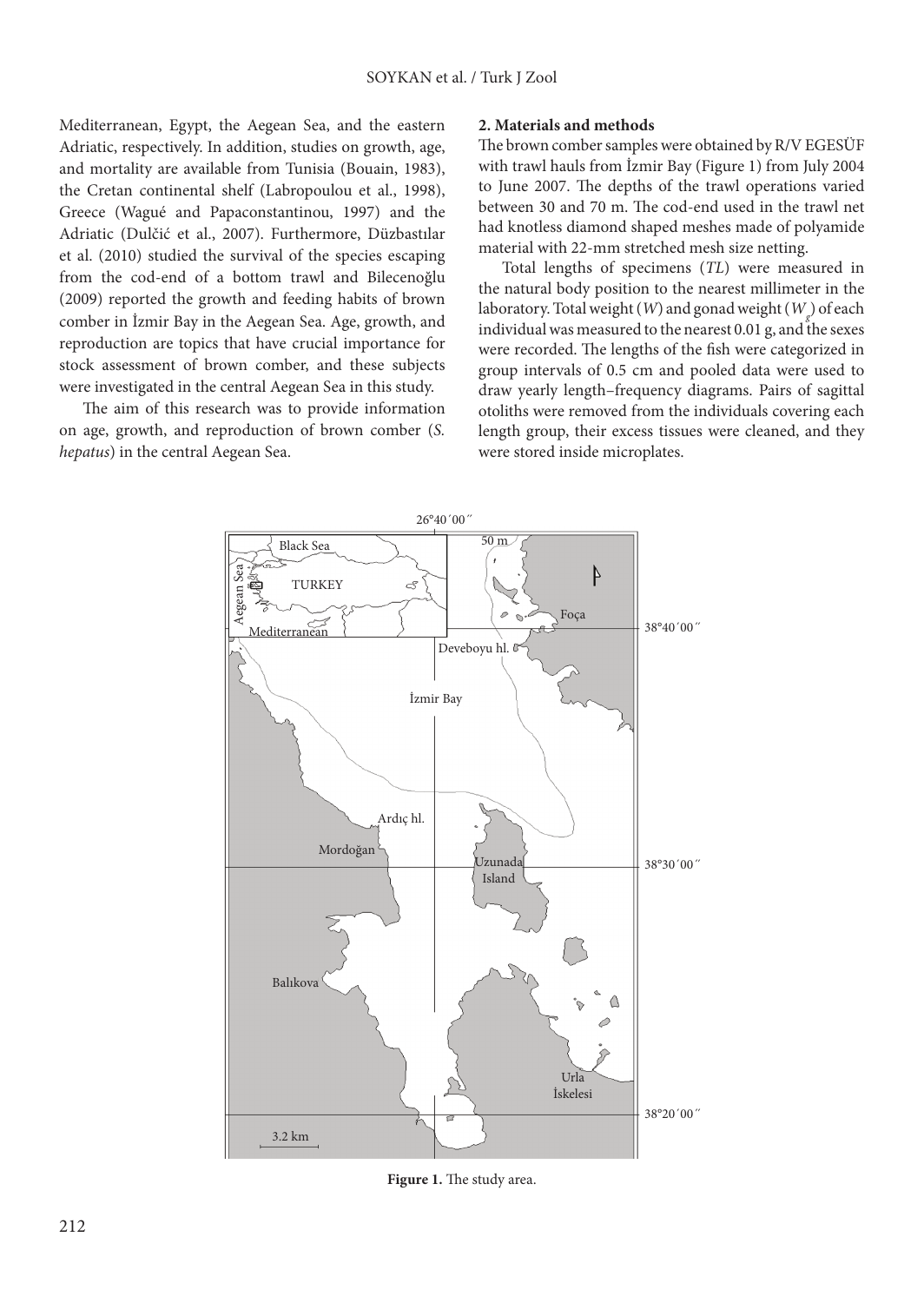

**Figure 2.** Total length–frequency distribution of the brown comber (*Serranus hepatus*) in the central Aegean sea.

For the determining of sex and maturity stages, macroscopic analyses were used. The maturity stages reported by Gunderson (1993) were used in the study as follows: stage I, immature; stage II, resting; stage III, developing; stage IV, ripe; and stage V, spent. All analysis was carried out independently of sex because the species is a simultaneous hermaphrodite.

The length–weight relationship was based on the equation  $W = aL^b$ , where  $W$  is total body weight (g),  $L$ is total length (cm), and *a* and *b* are coefficients (Ricker, 1973). The *a* and *b* parameters of the equation given above were calculated by linear regression analysis on log-transformed data. The coefficient of determination (*R2* ) was used to obtain the association degree between variables.

The otoliths belonging to all sampled size classes were taken for age determination using a stereoscopic zoom microscope under reflected light against a black background. Age determination was performed using opaque and transparent rings. The occurrence of these 2 zones together in the same otolith was considered to be the annual growth indicator. Furthermore, 2 independent readers carried out the age estimations.

Growth was analyzed by fitting the von Bertalanffy growth function to size-at-age data using standard nonlinear optimization methods (Sparre and Venema, 1998). Data were evaluated by the function  $L<sub>t</sub> = L<sub>∞</sub> [1 - e<sup>-k</sup>]$  $(L - t_0)$  where  $L_t$  is the fish length (cm) at time *t* (years),  $L_{\infty}$ is the asymptotic length (cm), *k* is the growth coefficient (years<sup>-1</sup>), and  $t_o$  (years) is the hypothetical time at which the length is equal to zero. Munro's growth performance index  $(\varphi' = \log(k) + 2\log(L_o))$  and t-test (Pauly and Munro, 1984) were used to test the accuracy of the growth parameters.

The spawning period was obtained with monthly variations of the gonadosomatic index (GSI). The equation given by Ricker (1975), GSI = [*Wg* / (*W* – *Wg* )] × 100, was used to determine the GSI  $(\%)$ , where  $W_g$  is the gonad weight (g) and *W* is the total weight (g) of fish.



**Figure 3.** Length–weight relationship of the brown comber (*Serranus hepatus*) in the central Aegean Sea.

Length at first maturity (*Lm*) was calculated according to the method of King (1996). It was described as the length at which 50% of the population investigated was near spawning (King, 1996). An L50 computer program, performed with the LogLog function, was used to determine the length at 50% maturity (İlkyaz et al., 1998). The equations  $r(l) = \exp(-\exp(-(a+bl)))$  and  $L_m = (-\ln(\frac{1}{2}a^2))$  $-\ln(0.5)$ ) – *a*)/*b* were applied, where *r*(*l*) is the proportion of mature individuals in each length class (%), *l* is the total length of fish (cm),  $L_m$  is the mean length at sexual maturity (50%, cm), *a* is the intercept, and *b* is the slope.

#### **3. Results**

A total of 2410 brown combers (*Serranus hepatus* Linnaeus, 1758) were sampled during the study. Of those, 2290 (95%) were mature and 120 (5%) were juvenile. A length– frequency graphic is shown in Figure 2. The smallest individual was sampled in November, at 3.9 cm, while the longest was obtained in June, at 12.3 cm. The mean length of all samples was determined as  $8.68 \pm 0.02$  cm.

The length–weight relationship was calculated as *W*   $= 0.013L^{3.11}$  ( $R^2 = 0.96$ ) (Figure 3) and positive allometric growth was determined for all individuals (t-test, P < 0.05,  $SE<sub>b</sub> = 0.013$ .

The gonadosomatic index graphic is presented in Figure 4. It was observed that the gonadosomatic index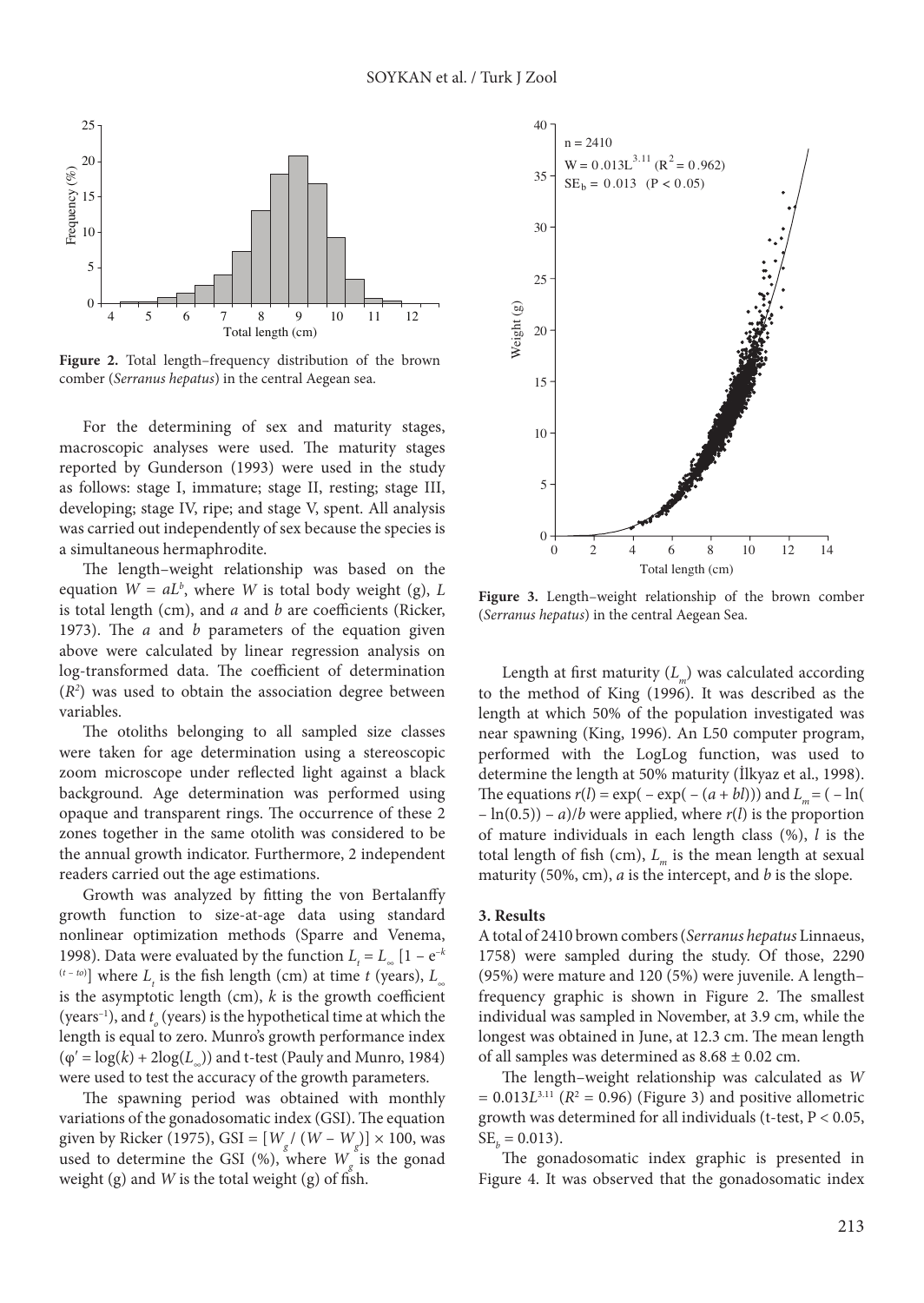

**Figure 4.** Monthly average gonadosomatic index (GSI) values (%) of the brown comber (*Serranus hepatus*) in the central Aegean Sea.

of the species reached the maximum value in May and gradually decreased until October. Similarly, the number of individuals within gonad stages III and IV were at a maximum in May and gradually declined to August.

Individuals of the stock ranged between 1 to 8 years of ages. Length at infinity (*L∞*) was calculated as 13.19 cm while weight at infinity (*W∞*) was 39.38 g, growth coefficient  $(k)$  was 0.252  $y^{-1}$ , and the hypothetical time at which the length is equal to 0  $(t_o)$  was  $-0.630$  y ( $a = 2.937$ ,  $b = 0.777$ ,  $R<sup>2</sup> = 0.997$ ) (Figure 5). The growth performance index  $(\varphi')$  of the samples was determined as 1.642. This parameter of the previous studies is between 1.45 and 1.92 with mean 1.736 (Table). The t-test results showed that there was no significant difference between the growth performance indexes of the other studies (t-test = 0.034,  $P > 0.05$ ).

The first gonad formation was observed at 4.0 cm for the species. The first reproduction length (*L<sub>m</sub>*) was determined as 7.76 cm, corresponding to 3 years of age (*a*   $= -25.896, b = 3.337, R<sup>2</sup> = 0.893$  (Figure 6).

## **4. Discussion**

Despite its widespread occurrence, little information is available on the biology and ecology of the species. Brown comber is generally categorized as a species of low commercial value in the Mediterranean and a noncommercial species in Turkey, probably because of its small size. In this study, the total length of the species varied between 3.9 and 12.3 cm, with an average length of 8.68 ± 0.02 cm. Dulčić et al. (2007) determined the mean total length as  $9.7 \pm 1.29$  cm, with a minimum of 5.8 cm and maximum of 13.0 cm. Labropoulou et al. (1998) found 3.1 and 14.0 cm total length for the smallest and largest specimen, respectively. Furthermore, Gürkan and Bayhan (2010) reported the minimum total length as 6.0 cm and the maximum as 11.1 cm in the Aegean Sea. The length range of the samples indicates a good sampling of the stock, including all length groups, and this situation can be observed in the length–frequency distribution diagram.

However, in this research, the length–weight relationship was  $W = 0.013L^{3.11}$  ( $R^2 = 0.962$ ) for all individuals, indicating a positive allometry. Our results



**Figure 5.** Growth curve of the brown comber (*Serranus hepatus*) in the central Aegean Sea.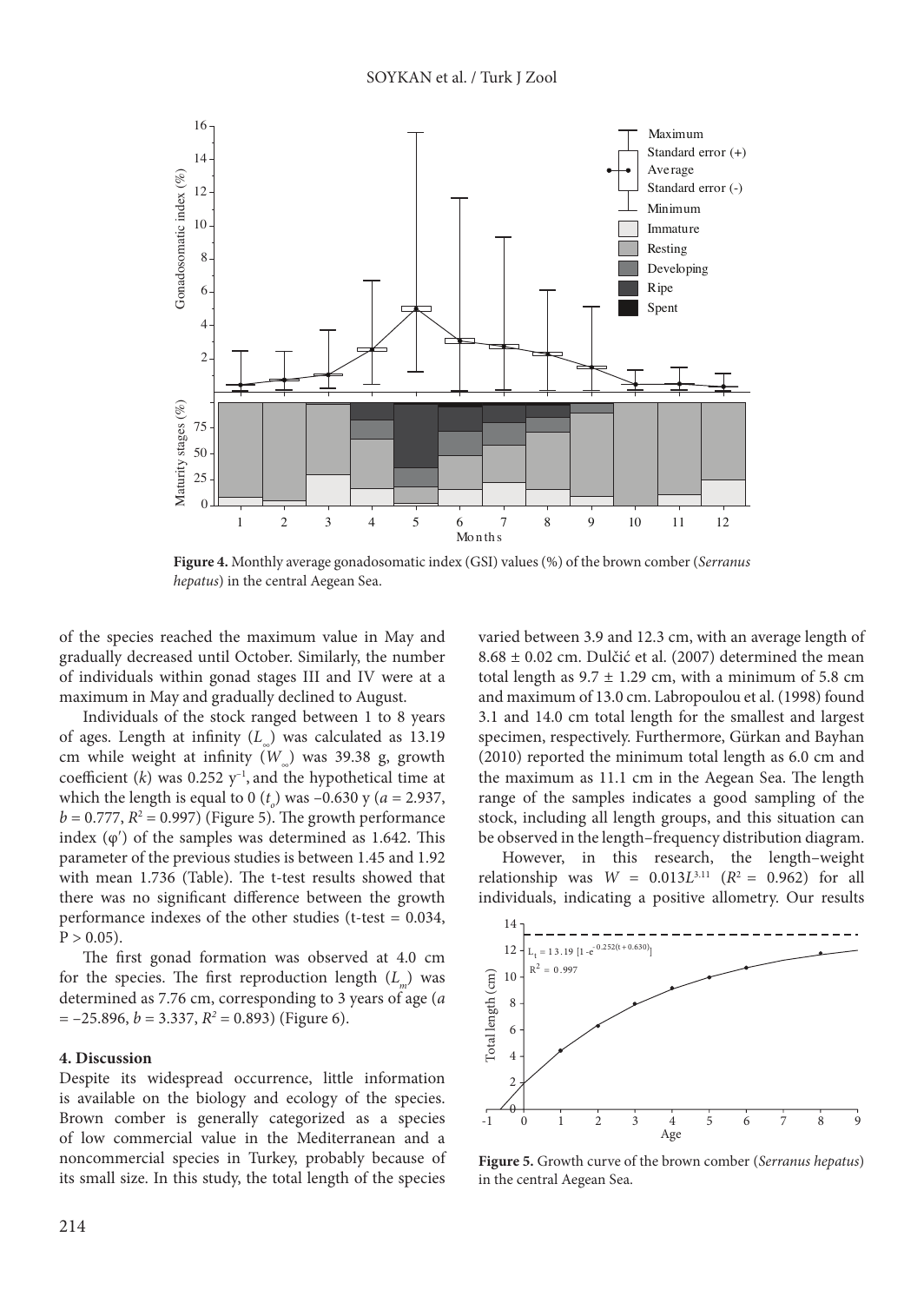| LR           | LT        | $\mathbf n$ | $\boldsymbol{a}$ | b     | <b>GT</b>                | AR      | $L_{\scriptscriptstyle{\infty}}$ | k     | $t_{\circ}$ | $\varphi'$ | Author                      |
|--------------|-----------|-------------|------------------|-------|--------------------------|---------|----------------------------------|-------|-------------|------------|-----------------------------|
| $3.9 - 12.3$ | <b>TL</b> | 2410        | 0.013            | 3.11  | $+$                      | $1 - 8$ | 13.19                            | 0.252 | $-0.630$    |            | 1.642 Present study         |
| $5.2 - 11.7$ | TL        | 603         | 0.0157           | 2.998 | $\overline{\phantom{0}}$ | $0 - 4$ | 11.9                             | 0.56  | $-1.14$     | 1.90       | Bilecenoğlu (2009)          |
| $5.8 - 13.0$ | TL        | 1218        | 0.010            | 3.19  | $^{+}$                   | $2 - 7$ | 14.82                            | 0.217 | $-1.672$    | $1.68*$    | Dulčić et al. (2007)        |
|              |           |             |                  |       |                          |         | 10.6                             | 0.248 | $-0.44$     | 1.45       | Bouain (1983)               |
| $3.1 - 14.0$ | TL        | 1268        |                  |       |                          | $0 - 5$ | 15.2                             | 0.36  | $-0.57$     | $1.92*$    | Labropoulou et al. (1998)   |
| $8.5 - 13.8$ | TL        | 69          | 0.00006          | 2.720 | -                        |         |                                  |       |             |            | Gonçalves et al. (1997)     |
| $3.1 - 12.5$ | TL        | 153         | 0.025            | 2.840 | $\overline{\phantom{0}}$ |         |                                  |       |             |            | Abdallah (2002)             |
| $6.7 - 13.1$ | TL        | 123         | 0.0177           | 2.977 |                          |         |                                  |       |             |            | Borges et al. (2003)        |
| $2.4 - 10.5$ | <b>TL</b> | 584         | 0.0161           | 3.029 | $^{+}$                   |         |                                  |       |             |            | Çiçek et al. (2006)         |
| $4.1 - 10.5$ | TL        | 64          | 0.0142           | 3.110 | $^{+}$                   |         |                                  |       |             |            | Veiga et al. (2009)         |
| $3.4 - 7.9$  | SL        | 87          | 0.0111           | 3.123 | $^{+}$                   |         |                                  |       |             |            | Valle et al. (2003)         |
| $6.0 - 11.1$ | TL        | 204         | 0.0096           | 3.223 | $^{+}$                   |         |                                  |       |             |            | Gürkan and Bayhan (2010)    |
| $5.4 - 18.9$ | <b>TL</b> | 87          | 0.0112           | 3.123 | $^{+}$                   |         |                                  |       |             |            | Dulčić and Glamuzina (2006) |

**Table.** The length–weight relationships and growth data of the present and previous studies for brown comber (*Serranus hepatus*).

LR: length range (cm). LT: length type (TL: total length, SL: standard length). n: number of samples. *a* and *b*: intercept and slope of the length–weight relationships. GT: growth type (+/−: positive or negative allometric growth (*b* ≠ 3)). AR: age range (years). *L∞*: the asymptotic length (cm). *k*: the growth coefficient (years<sup>-1</sup>). *t<sub>o</sub>*: hypothetical time at which the length is equal to 0 (years).  $\varphi'$ : Munro's growth performance index. \*: calculated (not reported by the author).

on length–weight relationship are similar to the studies conducted by Dulčić et al. (2007), Çiçek et al. (2006), Veiga et al. (2009), Valle et al. (2003), Gürkan and Bayhan (2010), and Dulčić and Glamuzina (2006), all having a positive allometry. However, Bilecenoğlu (2009), Gonçalves et al. (1997), Abdallah (2002), and Borges et al. (2003) reported negative allometry for the species. The probable reasons for these differences are considered to be the capture period, growth rate, stomach conditions, discrepancies regarding the maturity stages and age, disease, and parasite loads (Shepherd and Grimes, 1983; Weatherly and Gill, 1987). Nevertheless, findings regarding the length–weight relationships of previous studies are given in the Table.



**Figure 6.** Estimation of the length at maturity of the brown comber (*Serranus hepatus*) in the central Aegean Sea.

Dulčić et al. (2007) reported on individuals between 2 and 7 years old. Furthermore, Labropoulou et al. (1998) determined the ages to be between 0 and 5 years and Bilecenoğlu (2009) reported the maximum age as 4 years. In our study, the age of the individuals varied from 1 to 8 years old. Regarding the growth parameters, the findings of other researchers are similar to those of the present work. However, the *k* value given by Bilecenoğlu (2009) differed remarkably from those of our study ( $n = 603$ , length range =  $5.2-11.7$ ,  $k = 0.56$ ). Although the 2 studies were carried out in the same area, this difference is thought to result from the number of specimens observed, length and age range differences, and the sampling period. The growth performance index  $(\varphi)$  value (1.642) of our study fell within the values of previous studies, which varied between 1.45 (Bouain, 1983) and 1.92 (Labropoulou et al., 1998). Despite some small differences with the findings of other researchers on growth parameters, our results were similar and can be observed in the Table.

The spawning period of brown comber was determined to be between May and October. It was observed that the gonadosomatic index of the species reached the maximum value in May and gradually decreased until October. Furthermore, García-Díaz et al. (2006) reported the spawning season of another serranid species, the blacktail comber (*Serranus atricauda*), as being throughout the year in the Canary Islands. Tortonese (1986) reported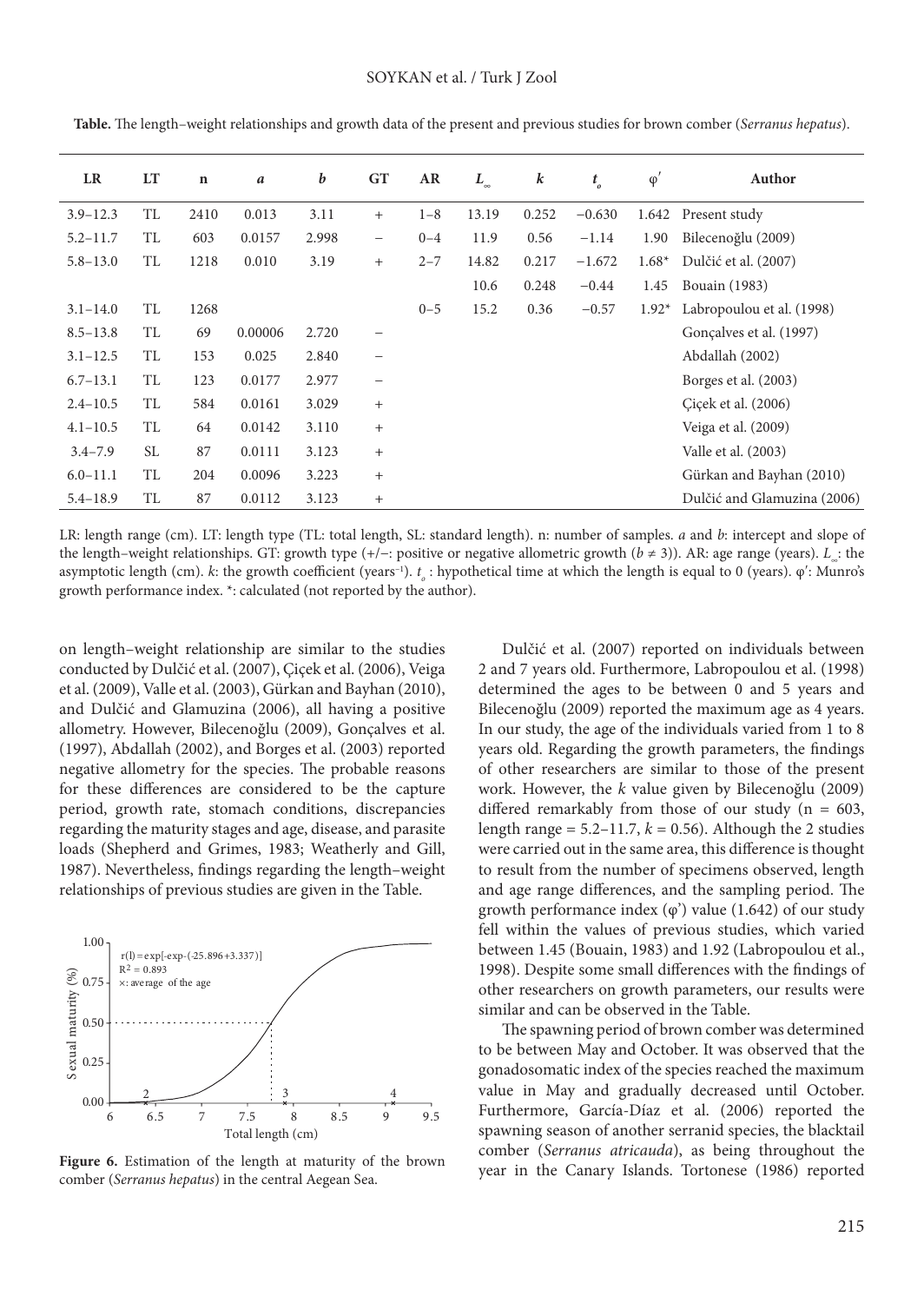the spawning season of brown comber as being between March and August. On the other hand, Bruslé (1983) reported synchronous hermaphroditism and added that differentiation of the ovary was earlier than that of the testis. Dulčić et al. (2007) examined the gonads macroscopically during the maturity and spawning season, confirming that all observed specimens were simultaneous hermaphrodites. In the present work, brown comber gonads were examined macroscopically and, as a result of this, all observed specimens were determined as simultaneous hermaphrodites.

Poor findings on the reproduction of this species prevent comprehensive discussions. It has been reported that the spawning of the genus *Serranus* occurs as one fish in each pair of roles as a male and the other as a female, which results in cross-fertilization (García-Díaz et al., 2006). The authors also added that the histological description of gonad structure is fundamental for understanding reproduction. Furthermore, histological techniques are omitted in most reproduction studies because of the high costs and time consumption involved (García-Díaz et al., 2006). Sadovy and Domeier (2005) reported the difficulty of sexual pattern determination in the family Serranidae for 3 reasons. First, all individuals having a developmental phase including oocytes and

### **References**

- Abdallah, M. 2002. Length-weight relationship of fishes caught by trawl off Alexandria, Egypt. Naga ICLARM Q. 25(1): 19–20.
- Abd-el-Aziz, S.H. and Ramadan, A.A. 1990. Sexuality and hermaphroditism in fishes. I. Synchronous functional hermaphroditism in the serranid fish *Serranus scriba* L. Folia Morphol. 38: 86–103.
- Atz, J.W. 1965. Hermaphroditic fish. Science 150: 789–797.
- Bilecenoğlu, M. 2009. Growth and feeding habits of the brown comber, *Serranus hepatus* (Linnaeus, 1758) in İzmir Bay, Aegean Sea. Acta Adriat. 50(1): 105–110.
- Borges, T.C., Olim, S. and Erzini, K. 2003. Weight–length relationship for fish species discarded in commercial fisheries of the Algarve (southern Portugal). J. Appl. Ichthyol. 19(6): 394–396.
- Bouain, A. 1983. Croissance lineaire des serrans des cotes sud-est de la tunisie. Rapp. Comm. Int. Mer Médit. 28(5): 87–91 (in French).
- Bruslé, S. 1983. Contribution to the sexuality of a hermaphroditic teleost *Serranus hepatus* L. J. Fish Biol. 22: 283–292.
- Cicek, E., Avsar D., Yeldan H. and Ozutok, M. 2006. Length–weight relationships for 31 teleost fishes caught by bottom trawl net in the Babadillimani Bight (northeastern Mediterranean). J. Appl. Ichthyol. 22: 290–292.
- Dulčić, J. and Glamuzina, B. 2006. Length-weight relationships for selected fish species from three eastern Adriatic estuarine systems (Croatia). J. Appl. Ichthyol. 22: 254–256.

an ovarian-like lumen makes the gonad impossible to distinguish by testicular morphology alone. Second, testicular tissue among the serranines arises in discrete islets, only visible in some areas of the gonad with careful observation. Finally, the last reason stated by the authors is considerable phenotypic plasticity of sexual expression in this family, with functional sexual patterns differing over time or across space.

In conclusion, brown comber, being the prey of many highly commercial species such as European hake (*Merluccius merluccius*), dusky grouper (*Epinephelus marginatus*), and forkbeard (*Phycis phycis*), is an important species for trophic relations and the ecosystem. Therefore, information on the stock status of the species becomes important when it directly affects the situations mentioned above. Thus, age, growth, and reproduction are topics that have crucial importance for stock assessment of brown comber, and these subjects were investigated in the central Aegean Sea.

## **Acknowledgments**

We would like to thank the Scientific and Technological Research Council of Turkey (TÜBİTAK, project 103Y132) and the Ege University Science and Technology Center (EBİLTEM, project 2005/BİL/003) for financial support.

- Dulčić, J., Skoko, M.S., Paladin, A. and Kraljević, M. 2007. Age, growth and mortality of brown comber *Serranus hepatus*  (Linnaeus, 1758) (Pisces: Serranidae), in the eastern Adriatic (Croatian coast). J. Appl. Ichthyol. 23: 195–197.
- Düzbastılar, F.O., Özgül, A., Aydın, İ., Gül, B. and Soykan, O. 2010. A preliminary study on the survival of brown comber, *Serranus hepatus* (Actinopterygii, Perciformes, Serranidae), escaping from the codend of a bottom trawl. Acta Ichthyol Piscat. 40(1): 27–36.
- García-Díaz, M., González, J.A., Lorente, M.J. and Tuset, V.M. 2006. Spawning season, maturity sizes and fecundity in blacktail comber (*Serranus atricauda*) (Serranidae) from the eastern central Atlantic. Fish B-NOAA 104: 159–166.
- Gonçalves, J.M.S., Bentes, L., Lino, P.G., Ribeiro, J., Canário, A.V.M. and Erzini, K. 1997. Weight-length relationships for selected fish species of the small-scale demersal fisheries of the south and south-west coast of Portugal. Fish. Res. 30(3): 253–256.
- Gunderson, D.R. 1993. Surveys of Fisheries Resources. John Wiley and Sons, New York.
- Gürkan, Ş. and Bayhan, B. 2010. İzmir Körfezi (Ege Denizi)'nde benekli hanibalığı *Serranus hepatus* (Linnaeus, 1758)'nın biyometrik özellikleri. Süleyman Demirel Üniversitesi Eğirdir Su Ürünleri Fakültesi Dergisi 6(1): 14–19 (in Turkish).
- İlkyaz, A., Metin, C. and Kınacıgil, H.T. 1998. Örtü torba yöntemi ile örneklenen sürütme ağlarında seçicilik parametrelerinin hesaplanması üzerine bir bilgisayar programı (L50 sürüm 1.0.0). E.Ü. Su Ürünleri Dergisi 15: 305–314 (in Turkish).